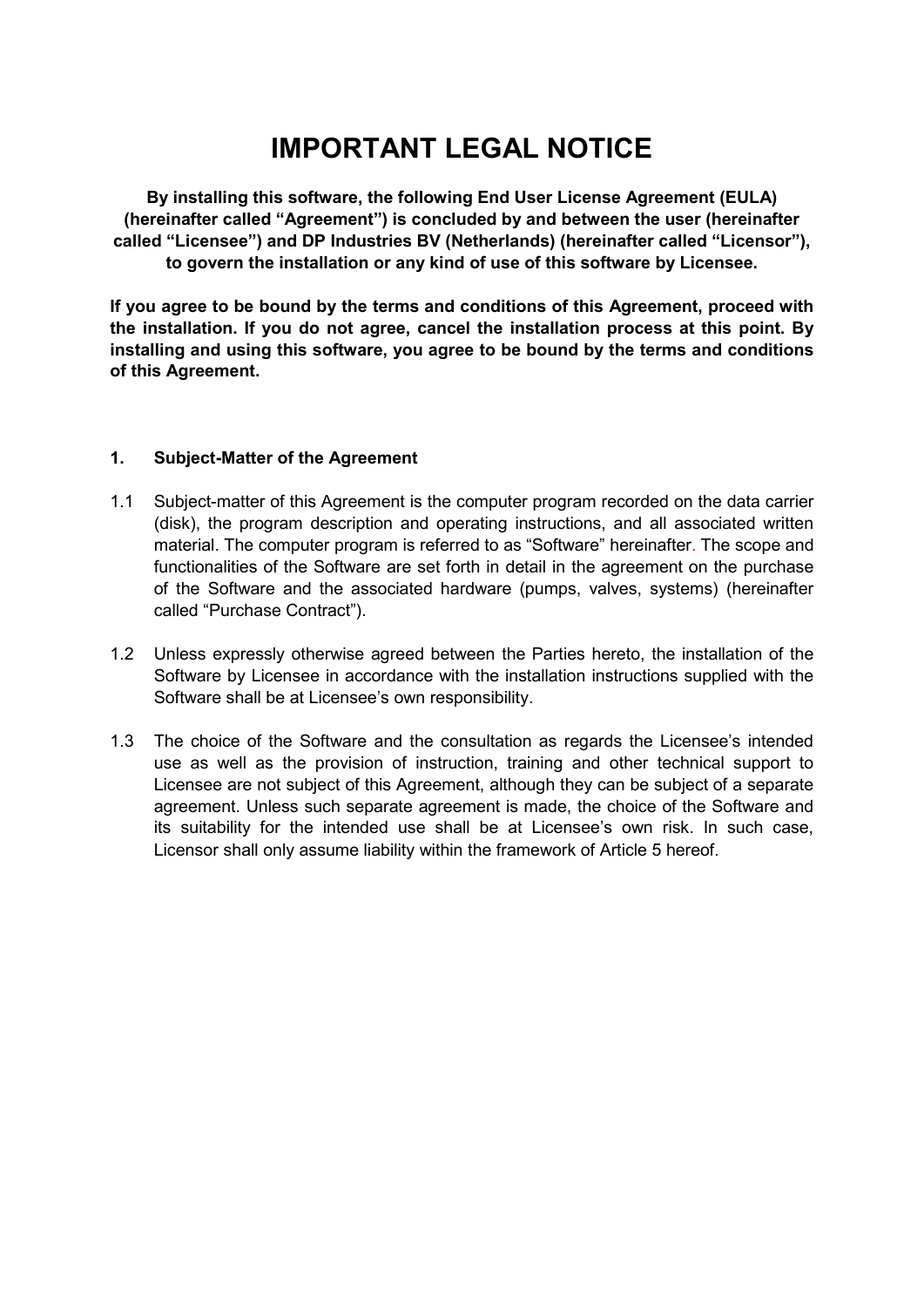# **2. Right of Use / Restriction on Use**

- 2.1 On installation of the Software, Licensor grants to Licensee a single non-exclusive license to use the Software exclusively in conjunction with the purchased hardware. The purpose of use can be seen from the specification forming the basis of the Purchase Contract.
- 2.2 Unless separately agreed in writing, Licensee is, in particular, prohibited from:
	- using, passing on, renting or lending the Software or associated written material without the bundled hardware, or granting possession or power of control thereof without the bundled hardware to a third party, or provide access to the Software to a third party in any manner whatsoever without the bundled hardware;
	- copying / duplicating or distributing parts or all of the Software or associated written material for permanent or temporary use, except for creating a single back-up copy;
	- changing, translating, editing, rearranging or redesigning the Software or associated written material, or combining it with other software unless so provided by the underlying specification;
	- disassembling, decompiling or decrypting the Software and its codes. If the Software is furnished to Licensee in machine code only, Licensee shall not attempt to discover its source code. If the machine code must be duplicated or translated in order to obtain the information necessary to achieve interoperability of an independently created computer program with the Software, and if such information has neither been published nor is easily accessible, and if Licensor has not provided such information to Licensee, at Licensee's request.

# **3. Intellectual Property Rights**

- 3.1 Notwithstanding the right of use pursuant to Article 2 hereof, Licensor shall remain the owner of all rights, including but not being limited to the copyright on and the right of exploitation of the Software, the associated documents and literature, etc., as well as all full / partial back-up copies created by Licensee in the framework of its use of the Software.
- 3.2 Licensee shall, in due form, inform its employees of the intellectual property rights of Licensor.

# **4. Delivery Schedule and General Terms and Conditions of Sale**

The contractually agreed delivery schedule shall be applicable and, in addition to this Agreement, the Licensor's General Terms and Conditions of Sale – Export – as amended from time to time.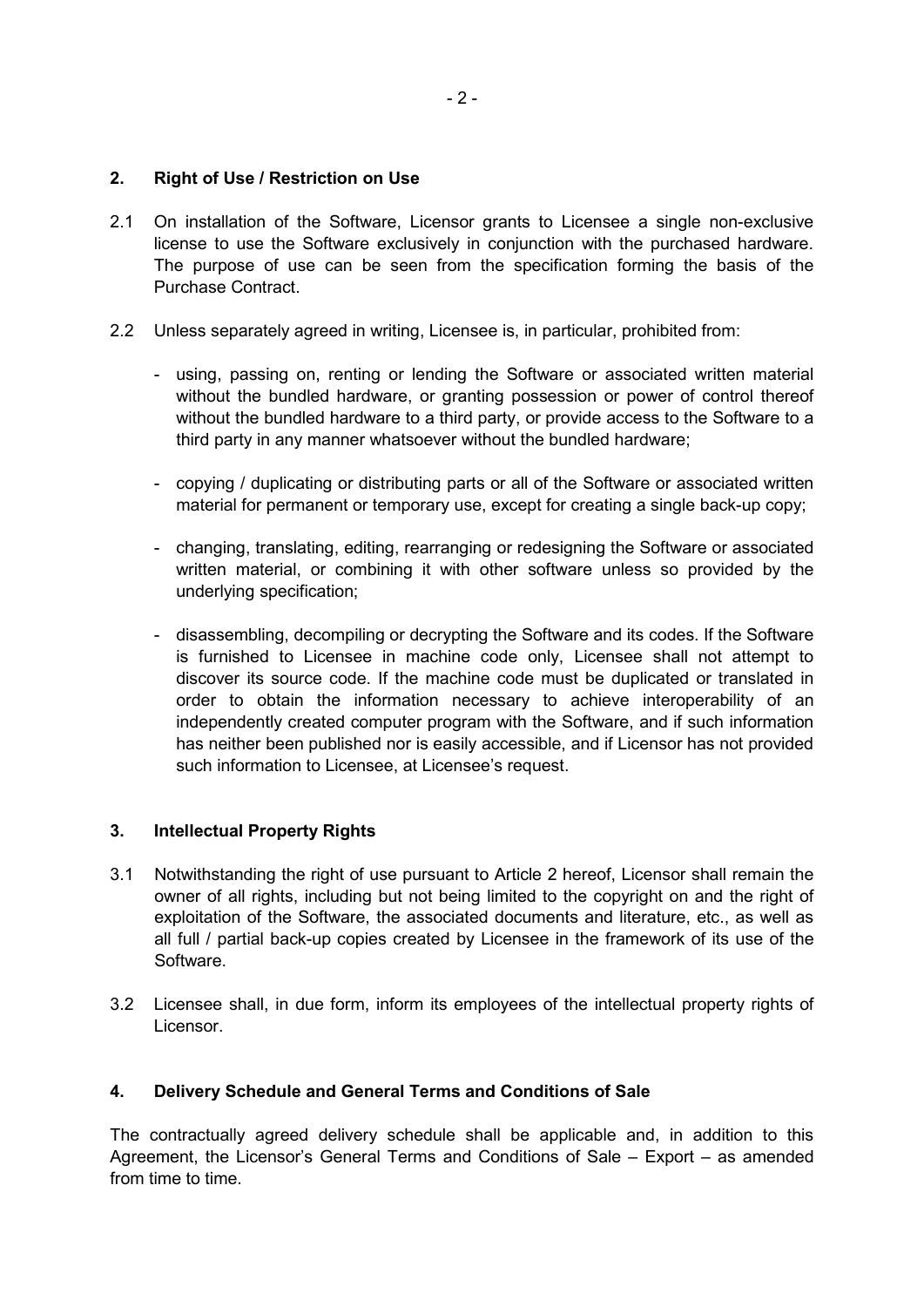#### **5. Warranty**

- 5.1 Licensee is aware of the fact that, given the current state of technology, it is not possible to develop software programs that are completely free of errors. But Licensor warrants that the Software furnished meet the functionalities and scope set forth in the product description applicable on conclusion of the Purchase Contract or separately agreed in writing.
- 5.2 This warranty ends 12 months after the date of delivery of the Software to Licensee, unless otherwise agreed.
- 5.3 If, during this time, the Software proves to have any errors which substantially affect its value or fitness, Licensor shall promptly correct such error at no charge on receipt of notification of error. Errors will be corrected on condition that the effects of the error can be reproduced and are sufficiently described by Licensee, and Licensor is promptly notified of the error. Warranty shall be provided by rectifying the error which, at Licensor's discretion, may also take the form of providing a new software version free of charge or a temporary error correction until such new version can be supplied.
- 5.4 If Licensor fails to meet a reasonable deadline granted to it to correct the error for reasons within Licensor's control, Licensee shall be entitled to demand cancellation of the Agreement. This right shall also prevail in all other cases of failure to correct an error.
- 5.5 Licensor shall not be liable for any further claims, in particular for damage that has not occurred to the Software itself unless as provided for under Article 6 hereof.

# **6. Liability**

- 6.1 Notwithstanding Article 6.2 hereof, Licensor shall on whatever legal grounds only be held liable for wilful negligence.
- 6.2 Licensor shall also be liable for gross negligence on the part of its executive bodies or senior managers and for negligent breach of essential contractual obligations.
- 6.3 In the event of negligent breach of essential contractual obligations, Licensor shall except for intent and gross negligence on the part of its executive bodies or senior managers – only be held liable for the reasonably foreseeable damage of the kind which is typical of the Agreement. Liability for the lack of conformity with expressly guaranteed features shall remain unaffected hereof if such guarantee is directly made with the express intent of guarding Licensee against the loss incurred.
- 6.4 Licensor shall only be held liable for data recovery if Licensee has ensured that such data can be recovered from machine-readable data material at reasonable effort and cost.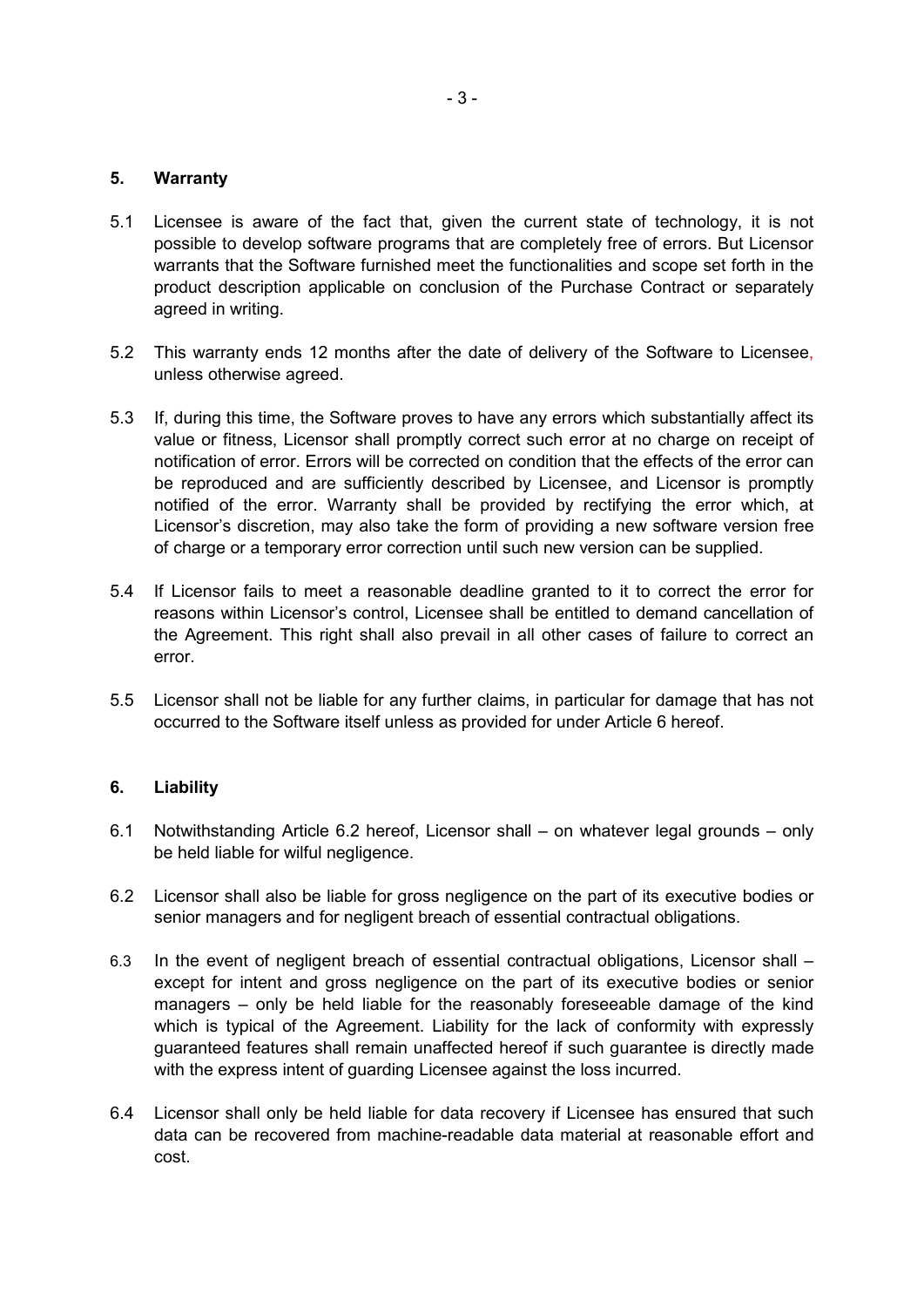#### **7. Third-party Rights**

- 7.1 Licensor shall defend Licensee from all claims resulting from an infringement of an intellectual property right arising out of the use of the Software pursuant to this Agreement in the Neterlands. Licensor shall pay the Licensee all costs and damages adjudged against Licensee provided that Licensee gives Licensor prompt notice of such claim and leaves all defensive measures and negotiations of settlement at the discretion of Licensor.
- 7.2 If any such claim is made or to be expected, Licensor, at its own option and expense, shall either procure for Licensee the right to use the Software, or create it with no proprietary features, or replace it with an alternative with appropriate performance so as to make it non-infringing.
- 7.3 If such measures cannot be undertaken at reasonable effort and cost, either Party hereto may terminate this Agreement without prior notice. In such case, Licensor shall be liable towards Licensee for any damage Licensee may have suffered as a result of the termination, in which case the liability for damages shall be limited to the agreed upon annual fee or the one-off fee for the contractual product, or to the purchase price, if no separate fee has been agreed upon besides the purchase price stipulated in the Purchase Contract. Article 6 shall apply for any damages in excess thereof.
- 7.4 Licensor shall not be held liable where the third-party claim is based on the Software having been modified by Licensee without permission, it having been handed over to a third party in violation of the provisions of this Agreement, or it having been used under conditions other than those specified.

# **8. Duration and Termination of the Agreement**

- 8.1 This Agreement shall become effective upon its execution, and shall remain in full force and effect for an indefinite period of time. It may be terminated by either Party hereto at the end of each calendar quarter by giving 6 week's notice. If a one-off license fee was paid for the use of the Software, such fee shall not be reimbursed unless otherwise agreed in writing.
- 8.2 The right to terminate this Agreement without prior notice for good cause shown shall remain unaffected hereof. Good cause shall be deemed to exist for Licensor particularly if Licensee infringes any of the obligations pursuant to Article 2 hereof.
- 8.3 Licensee's license to use the Software expires upon termination or expiration of this Agreement. Upon termination or expiration of this Agreement, Licensee shall return to Licensor the original copy of the Software as well as all copies and partial copies thereof, and any modified copies of the Software and copies of the Software bundled with other software material, or destroy the same and certify that they have been destroyed. The same shall apply to all Software documentation and other material provided by Licensor.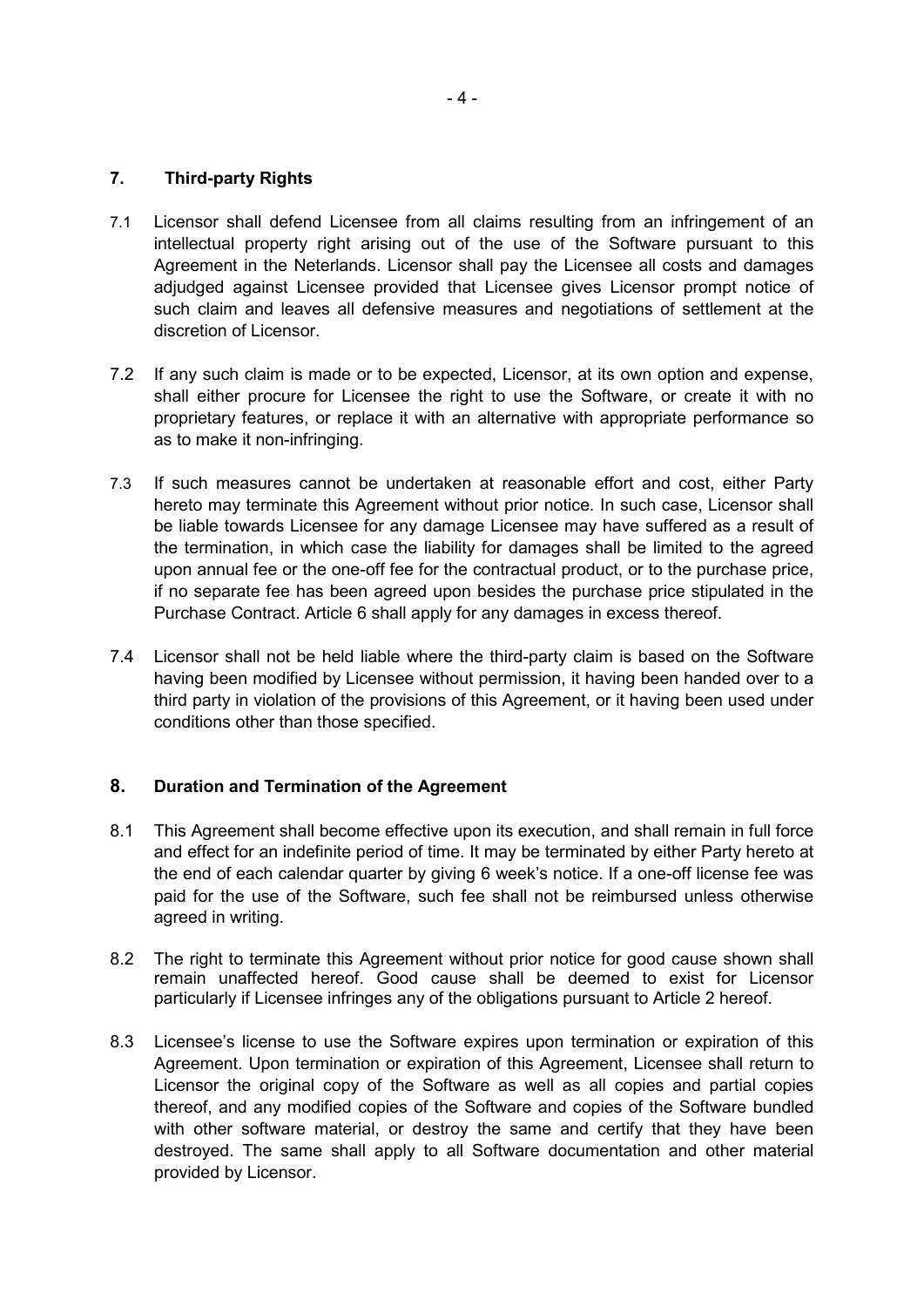#### **9. License Fees**

All license fees are included in the price for the purchase of the pump or valve and any assembly composed thereof.

#### **10. Confidentiality**

- 10.1 All technical or commercial information about Licensor furnished by Licensor to Licensee in connection with this Agreement and any information which may have otherwise come into the possession of Licensee (hereinafter called "Information") shall be deemed to be trade and business secrets. The Receiving Party shall treat such Information with strict confidence, shall not disclose the same to any third party and not use the same for any purpose other than to fulfil this Agreement. This confidentiality obligation shall not apply to Information which, as evidenced by the Receiving Party,
	- a) is already lawfully known by the Receiving Party at the time of disclosure;
	- b) is known by or lawfully generally available to the public prior to the disclosure hereunder;
	- c) hereafter becomes public knowledge or generally available through no fault of the Receiving Party;
	- d) is lawfully received by the Receiving Party from an authorized third party without any confidentiality obligation, provided that this Information has not been disclosed by Licensor.
- 10.2 The Receiving Party shall be entitled to disclose such Information to its employees and subcontractors ("Recipients") so far as such disclosure is necessary for the performance of this Agreement or the operation of the Software. The Receiving Party shall ensure that every Recipient acknowledges and accepts the Receiving Party's confidentiality obligation under this Agreement to the same extent as if such Recipient were a Party hereto.